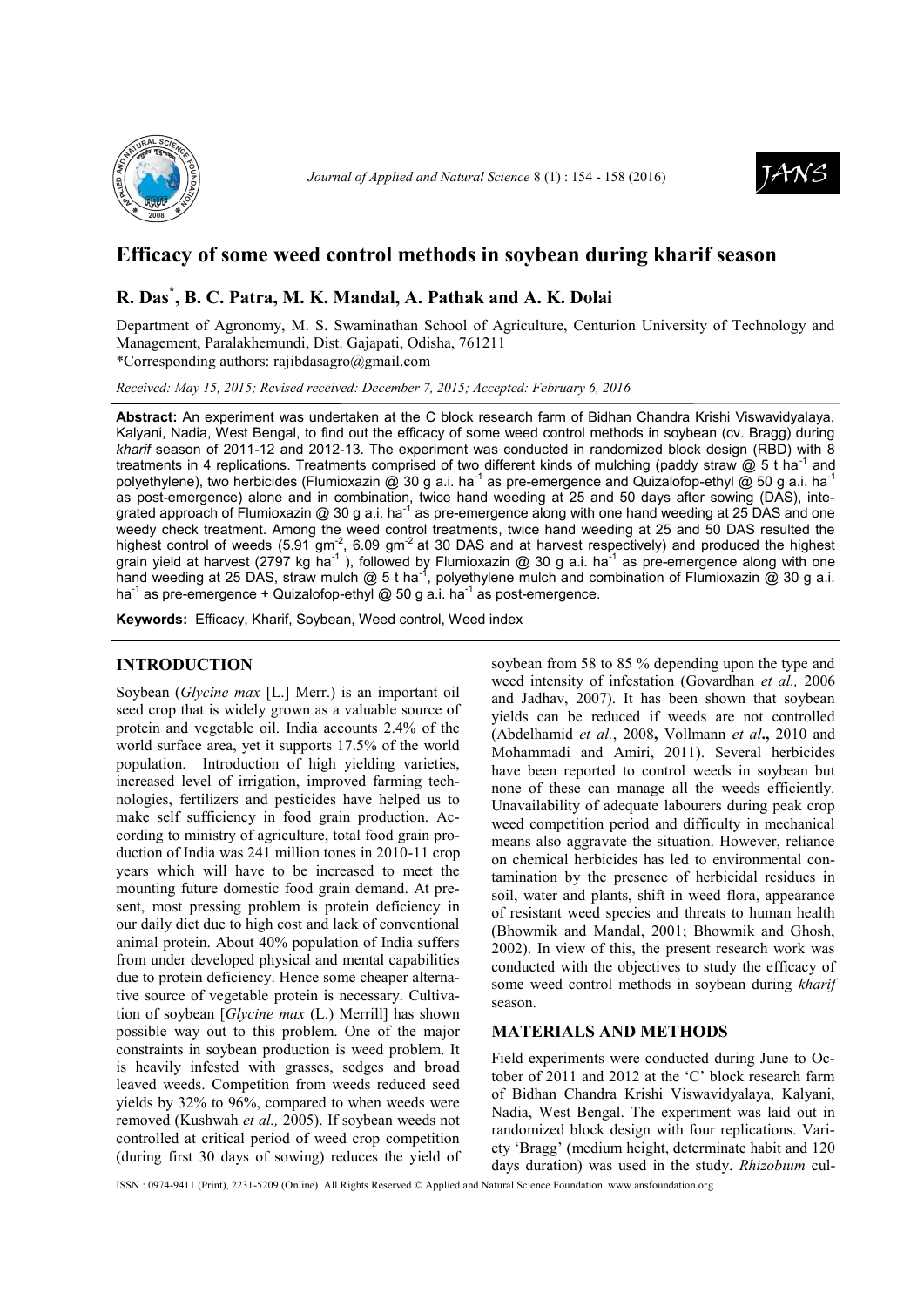ture (Brady *Rhizobium*) was mixed properly with the seeds half an hour before sowing and kept in shade for drying. Seeds were sown  $@$  100kg ha<sup>-1</sup> in furrows at a depth of 5 cm made with the help of tynes maintaining 45 cm row spacing followed by covering with soil. The crop was fertilized with a common basal dose of  $N:P_2O_5:K_2O$  @ 25:60:40 kg ha<sup>-1</sup>. The soil was clayloam alluvial soil (*Inceptisol*), almost neutral in soil reaction, having pH 6.73, organic carbon 0.698%, available nitrogen  $286.35$  kg ha<sup>-1</sup>, available phosphorus 26.34 kg ha<sup>-1</sup> and available potassium 305.68 kg ha  $-1$ . The treatments included T<sub>1</sub> : Weedy check; T<sub>2</sub> : Hand weeding twice at 25 days after sowing(DAS) and 50 DAS;  $T_3$ : Paddy straw mulching @ 5 t ha<sup>-1</sup>;  $T_4$ : Polyethylene mulching (black coloured polyethylene of 0.05mm thickness);  $T_5$ : Flumioxazin @ 30 g a.i. ha <sup>-1</sup> as pre-emergence at 1 DAS ;  $T_6$  : Flumioxazin @ 30 g a.i.  $ha^{-1}$  as pre-emergence at 1 DAS + one hand weeding at 25 DAS ;  $T_7$ : Quizalofop-ethyl @ 50 g a.i. ha<sup>-1</sup> as post-emergence at 20 DAS and  $T_8$ : Flumioxazin @ 30 g a.i. ha<sup>-1</sup> as pre-emergence at 1 DAS + Quizalofop-ethyl  $@$  50 g a.i. ha<sup>-1</sup> as post-emergence at 20 DAS. Observations were made on types of weed flora, weed populations and dry matter, weed control efficiency (WCE), weed index (WI), yield attributes and yield of soybean. The analysis of variance method Cochran and Cox, (1963) was followed to analyze various data statistically. The significance of different sources of variation was tested by error mean square method of Fisher Snedecor's 'F' test at probability level 0.05. Standard error of mean (SEm+) and critical difference (C.D.) have been estimated to compare the differences between means.

## **RESULTS AND DISCUSSION**

**Weed flora in the experimental field:** Grassy weeds were mostly predominant, followed by broad leaved weeds. Sedge weed population was very low in the experimental field. The most predominant weed species present in the experimental field were *Echinochloa colona* (20.3%), *Dactyloctaneum aegyptium* (9.2%)*, Digiteria sanguinalis*(12.5%)*, Eleusine indica* (7%)*, Cynodon dactylon*(12%) and *Setaria glauca* (2.1%) among grasses, *Cyperus rotundus*(1.2%) and *Cyperus esculentus*(0.7%) among sedges and *Phyllanthus niruri*(6.2%)*, Ananagallis arvensis*(2.7%)*, Physalis minima*(6.1%)*, Cleome viscose*(2.3%)*, Eclipta alba* (2.8%)*, Euphorbia hirta*(3.4%)*, Amaranthus viridis* (3.2%)*, Croton sparsiflorus*(3.4%) and *Melilotus alba* (2.9%) among broad leaved weeds.

**Weed population:** At 30 DAS population of grassy weeds varied significantly at 5% level due to different weed control treatments (Table1). The highest number was recorded in weedy check  $(T_1)$  which was significantly higher than all other treatments. The lowest number was observed in combination of flumioxazin + hand weeding  $(T_6)$  treatment (17.08), which was at par with twice weeding  $(T_2)$  and mulching treatments  $(T_3)$ , T4) resulting in effective control of grassy weeds. The highest broad leaf weed population was recorded in weedy check which was significantly higher than any other treatments and the lowest number was noticed in  $T_6$ , closely followed by  $T_2$ ,  $T_3$  and  $T_4$  which were statistically at par (Table1). At 30 DAS very low, out of which highest number of sedge weeds were observed in  $T_1$  (Table1). The most efficient treatments with respect to total number of weeds were  $T_2$  and  $T_6$ , closely followed by  $T_4$  and  $T_3$  at 30 DAS. At harvest highest numbers of grass weeds were found in weedy check treatment  $(T_1)$  which was significantly higher than other treatments. Lowest number of grass weed population was observed in twice hand weeding  $(T_2)$ , not significantly different from mulching treatments  $(T<sub>3</sub>)$ and  $T_4$ ), Quizalofop-ethyl alone  $(T_7)$  and combination of Flumioxazin and Quizalofop-ethyl  $(T_8)$ . Greater efficiency of controlling grass weeds by Quizalofopethyl was also reported by Singh (2005). Broad leaf weed population was also highest in weedy check  $(T_1)$ , significantly higher than other treatments and the lowest number was found in  $T_2$ , closely followed by  $T_6$ ,  $T_4$ and  $T_3$ , which were statistically at par (Table1). Highest number of sedge weed was observed in  $T_1$  and all other treatments recorded insignificant number of sedge weeds (Table1).Significantly lowest total weed population at harvest was observed in  $T_2$ , closely followed by  $T_4$ ,  $T_6$ ,  $T_3$  and  $T_8$ . Two herbicides alone  $(T_5)$ and  $T_7$ ) were less effective in this respect than other treatments  $(T_4, T_6, T_3, T_8)$ , but were efficient as compared with weedy check.

**Weed dry matter:** At 30 DAS highest dry weight of grass weeds was recorded in weedy check treatment  $(T_1)$  and lowest in T<sub>6</sub>, closely followed by T<sub>2</sub>, T<sub>4</sub> and  $T<sub>3</sub>$  (Table1), indicating efficient control of grass weeds with these treatments. Dry weight of broad leaf weed was highest similarly in weedy check  $(T_1)$  having no significant difference with Quizalofop-ethyl alone treatment  $(T_7)$  indicating this herbicide not to be efficient in controlling broad leaved weeds. Out of different weed control treatments, weedy check  $(T_1)$  recorded the maximum growth of sedge weeds. The rest of the treatments recorded significantly lower growth of sedges than the earlier one (Table1).The highest total weed dry weight was recorded with weedy check  $(T_1)$  which was reduced appreciably due to different weed control practices. The most efficient treatments were  $T_6$  and  $T_2$ , closely followed by  $T_4$  and  $T_3$ . At harvest highest amount of dry matter of grassy weed was found to be in weedy check treatment  $(T_1)$  and was noticed as lowest in  $T_2$ , closely followed by  $T_7$ ,  $T_6$ ,  $T_4$ ,  $T_8$  and  $T_3$ , which were statistically at par (Table1), indicating efficient control of grassy weeds with these treatments. Dry weight of broad leaf weed was highest in weedy check  $(T_1)$  followed by Quizalofop-ethyl  $(T<sub>7</sub>)$ , which were statistically at par indicating poor efficiency of controlling broad leaf weeds (Table1). In case of sedge weeds highest dry weight was recorded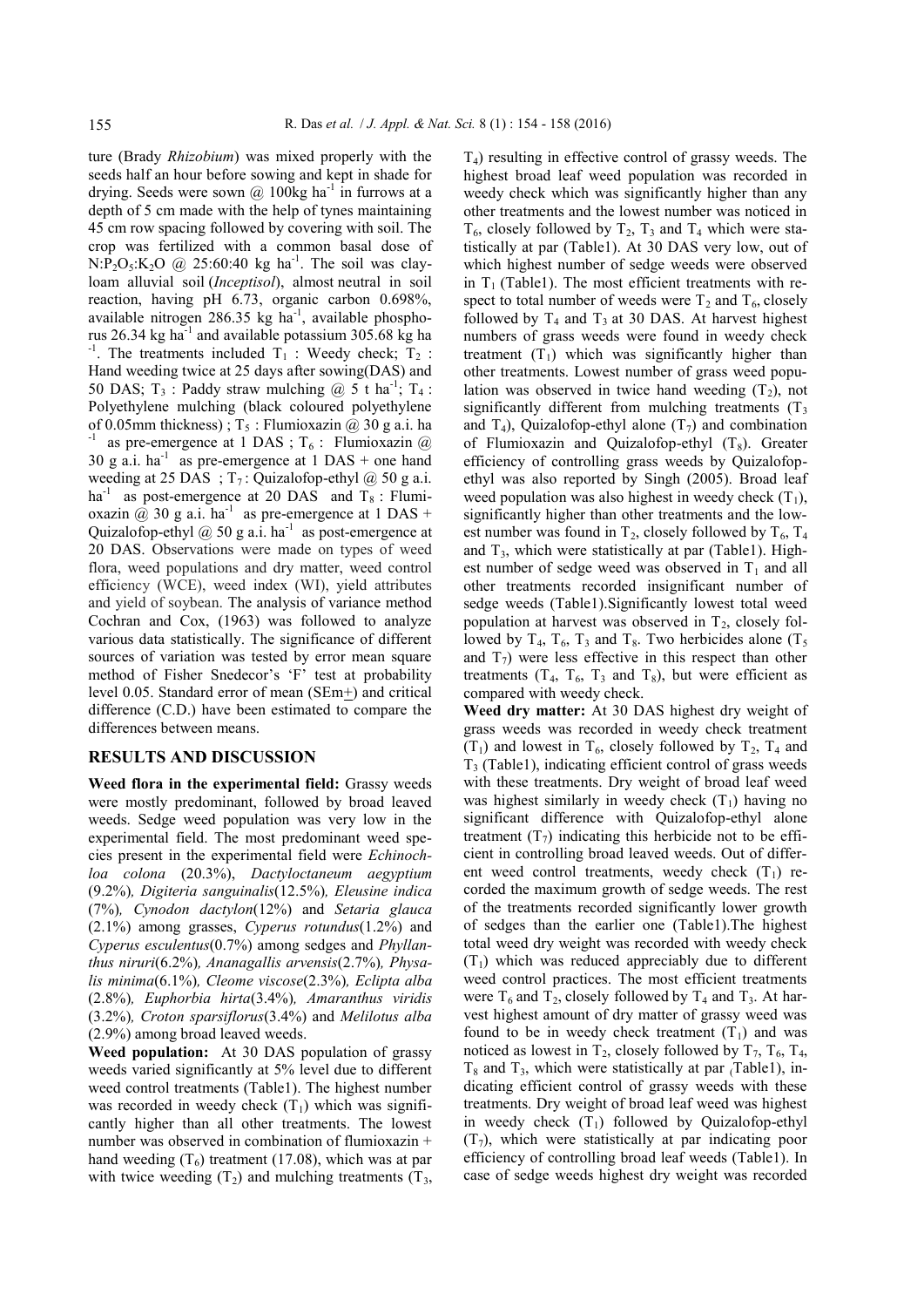|              |                        |                   |                                | Weed (No m                                            |                       |                                               |                                         |                                                                                            |                      |                                           |                                 |                                                              | Weed dry matter $(g m^2)$                                                  |                                                     |                                                                          |                                                                                             |
|--------------|------------------------|-------------------|--------------------------------|-------------------------------------------------------|-----------------------|-----------------------------------------------|-----------------------------------------|--------------------------------------------------------------------------------------------|----------------------|-------------------------------------------|---------------------------------|--------------------------------------------------------------|----------------------------------------------------------------------------|-----------------------------------------------------|--------------------------------------------------------------------------|---------------------------------------------------------------------------------------------|
| Treatments   |                        | At 30 DAS         |                                |                                                       |                       |                                               | At harvest                              |                                                                                            |                      | At30DAS                                   |                                 |                                                              |                                                                            | At harvest                                          |                                                                          |                                                                                             |
|              | Grass                  | <b>Broad</b> leaf | Sedge                          | Total                                                 | ass <sup>-</sup><br>ٿ | <b>Broad</b><br>leaf                          | Sedge                                   | Total                                                                                      | Grass                | <b>Broad</b> leaf                         | Sedge                           | Total                                                        | Grass                                                                      | <b>Broad</b><br>leaf                                | Sedge                                                                    | Total                                                                                       |
|              | 20.98                  | 5.6               | 3.30                           | 23.42                                                 |                       |                                               |                                         | 12.73                                                                                      | 20.39                | 10.2                                      | 20.41                           |                                                              |                                                                            | 16.12                                               | 10.01                                                                    | 73.99                                                                                       |
|              | 4.39                   | 3.38              | 17                             | 5.58                                                  |                       |                                               | $2.\overline{61}$<br>1.35               | 4.06                                                                                       | 4.19                 | 0.81                                      | 0.91                            | $\frac{51.01}{5.91}$                                         | 47.86<br>3.46                                                              | 0.62                                                | 2.01                                                                     | 6.09                                                                                        |
|              | 6.35                   | 4.30              | 1.37                           | 7.72                                                  |                       | 523094621<br>5369462                          | 1.35                                    |                                                                                            | 9.59                 | $\Xi$                                     | 4.41                            | $\begin{array}{c} 15.11 \\ 9.31 \\ 5.51 \\ 5.51 \end{array}$ | 6.66                                                                       | 19221282                                            | 3.31                                                                     | 11.89                                                                                       |
| $\Gamma_4$   | 5.39                   | 4.03              | 1.04                           | 6.74                                                  |                       |                                               | 1.15                                    |                                                                                            |                      |                                           |                                 |                                                              |                                                                            |                                                     | $1.01\,$                                                                 |                                                                                             |
|              | 10.76                  | 5.04              | 1.70                           | 11.96                                                 |                       |                                               | $1.68$<br>$1.15$                        | 51780<br>51780<br>51780                                                                    | $\frac{7.19}{27.69}$ | $\frac{5}{1}$ $\frac{5}{9}$ $\frac{5}{1}$ |                                 |                                                              | $8898$<br>$0899$<br>$0999$                                                 |                                                     | $\frac{11}{4}$ $\frac{41}{3}$ $\frac{13}{3}$ $\frac{3}{2}$ $\frac{5}{2}$ | $\begin{array}{c} 7.49 \\ 17.19 \\ 11.39 \\ 21.59 \\ 13.37 \\ 13.57 \\ 7.50 \\ \end{array}$ |
| $\mathbb{H}$ | 4.19                   | 3.26              | 113                            | 5.34                                                  |                       |                                               |                                         |                                                                                            |                      |                                           |                                 |                                                              |                                                                            |                                                     |                                                                          |                                                                                             |
|              | 10.14                  | 9.02              | 1.37                           | 13.61                                                 |                       |                                               |                                         |                                                                                            | 23.39                | 8.01                                      |                                 | 36.51<br>25.31<br>4.94                                       |                                                                            | 15.32                                               |                                                                          |                                                                                             |
|              | 9.50                   | 5.16              | 1.37                           | 10.85                                                 |                       | 4.07<br>0.37                                  | 1.15                                    | 5.43                                                                                       |                      | 1.91<br>0.85                              | $3,38$<br>$3,38$                |                                                              | 6.52                                                                       | $\begin{array}{c} 4.53 \\ 0.88 \\ 2.58 \end{array}$ |                                                                          |                                                                                             |
| $S.Em (\pm)$ | 1.18                   | 0.55              | 0.09                           | 1.47                                                  |                       |                                               | 0.18                                    | 64.0                                                                                       |                      |                                           |                                 |                                                              |                                                                            |                                                     |                                                                          |                                                                                             |
| $CDP = 0.05$ | 3.54                   | $\overline{171}$  | 0.37                           | 4.37                                                  |                       | 1.15                                          | 0.59                                    | 1.51                                                                                       | $3.43$<br>9.95       | 2.38                                      |                                 | 14.55                                                        | 1.13<br>3.37                                                               |                                                     | 2.95                                                                     |                                                                                             |
| Treatments   | No. of plants<br>$m-2$ |                   | No. of filled<br>pods $m^{-2}$ | No. of seeds<br>$\mathbf{p}\mathbf{p}\mathbf{d}^{-1}$ |                       | weight (g)<br>$100$ seed                      | $(\text{kg ha}^{-1})$<br>Seed<br>yield  | $\begin{array}{c} \left(kg\right. \\ ha^{-1}\right) \end{array}$<br><b>Stover</b><br>yield | Harvest<br>index     | At30<br>DAS                               | Weed control effi<br>ciency (%) | At harvest                                                   | Weed<br>index<br>$\mathcal{E}$                                             | control(%)<br>Increase in<br>yield over             |                                                                          | rupee invested<br>Net return per<br>$\rm \hat{R}$                                           |
|              | 25.32                  |                   | 30.23                          | 2.16                                                  |                       |                                               | 1345                                    |                                                                                            | 0.22                 |                                           |                                 |                                                              | 51.91                                                                      |                                                     |                                                                          | 88.1                                                                                        |
|              | 24.82                  |                   | 61.43                          | 2.30                                                  |                       | $\frac{83}{9.99}$                             | 2797                                    | 4721<br>9396<br>7094                                                                       | 0.23                 | 94.41                                     |                                 | 90.12                                                        |                                                                            | 107.95                                              |                                                                          | 2.99                                                                                        |
|              | 24.82                  |                   | 54.13                          | 2.28                                                  |                       | 10.15                                         | 2331                                    |                                                                                            | 0.25                 |                                           |                                 |                                                              |                                                                            | 73.31                                               |                                                                          |                                                                                             |
| $\Gamma_4$   | 25.12                  |                   | 56.03                          | 2.30                                                  |                       |                                               | 2417                                    | 7244                                                                                       | 0.25                 | 89.21<br>91.80                            |                                 | 8240<br>8453<br>8525<br>8262                                 | $\begin{array}{c} 16.66 \\ 13.58 \\ 31.32 \\ 7.36 \\ 38.39 \\ \end{array}$ | 79.70                                               |                                                                          | $3.23$<br>$2.02$                                                                            |
| $F_{\rm s}$  | 25.12                  |                   | 49.93                          | 2.30<br>2.30<br>2.25                                  |                       |                                               |                                         |                                                                                            | $0.21$<br>$0.22$     |                                           |                                 |                                                              |                                                                            |                                                     |                                                                          |                                                                                             |
| $\Gamma_{6}$ | 24.82                  |                   | 59.73                          |                                                       |                       |                                               |                                         |                                                                                            |                      |                                           |                                 |                                                              |                                                                            |                                                     |                                                                          |                                                                                             |
|              | 25.02                  |                   | 36.53                          |                                                       |                       |                                               |                                         | 7243<br>8984<br>5186<br>5309                                                               | $\frac{0.25}{0.21}$  | 73.96<br>94.31<br>96.31<br>78.59          |                                 |                                                              |                                                                            | $4282$<br>$42810$<br>$5810$<br>$514$                |                                                                          | 23235<br>23257                                                                              |
|              | 24.82                  |                   | 51.23                          | 2.27                                                  |                       |                                               |                                         |                                                                                            |                      |                                           |                                 |                                                              |                                                                            |                                                     |                                                                          |                                                                                             |
| $S.Em \pm$   | 0.47                   |                   |                                | 0.05                                                  |                       | 10.03<br>9.95<br>9.77<br>9.96<br>9.13<br>9.13 | 1921<br>2591<br>1723<br>202.67<br>68.75 | 77.35                                                                                      |                      |                                           |                                 |                                                              |                                                                            |                                                     |                                                                          |                                                                                             |
| $CD(P=0.05)$ | SN                     |                   |                                | SN                                                    |                       |                                               |                                         |                                                                                            |                      |                                           |                                 |                                                              |                                                                            |                                                     |                                                                          |                                                                                             |

\*DAS = Days after sowing, T<sub>1</sub>: Weedy check; T<sub>2</sub>: Hand weeding twice at 25 DAS and 50 DAS; T<sub>3</sub>: Straw mulching @ 5 t ha<sup>-1</sup>; T<sub>4</sub>: Polyethylene mulching; T<sub>5</sub>: Flumioxazin @ 30 g<br>a.i. ha<sup>-1</sup> as pre-emergence at 1 DAS; T \*DAS = Days after sowing, T<sub>1</sub> : Weedy check; T<sub>2</sub> : Hand weeding twice at 25 DAS and 50 DAS; T<sub>3</sub> : Straw mulching @ 5 t ha<sup>-1</sup>; T4 : Polyethylene mulching ; T<sub>5</sub> : Flumioxazin @ 30 g a.i. ha<sup>-1</sup> as pre-emergence at 1 DAS ; T<sub>6</sub> : Flumioxazin @ 30 g a.i. ha<sup>-1</sup> as pre-emergence at 1 DAS + one hand weeding at 25 DAS ; T7 : Quizalofop ethyl @ 50 g a.i. ha<sup>-1</sup> as postemergence at 20 DAS and T<sub>8</sub>: Flumioxazin @ 30 g a.i. ha<sup>-1</sup> as pre-emergence at 1 DAS + Quizalofop-ethyl @ 50 g a.i. ha<sup>-1</sup> as post-emergence at 20 DAS

R. Das *et al. | J. Appl. & Nat. Sci.* 8 (1) : 154 - 158 (2016) 156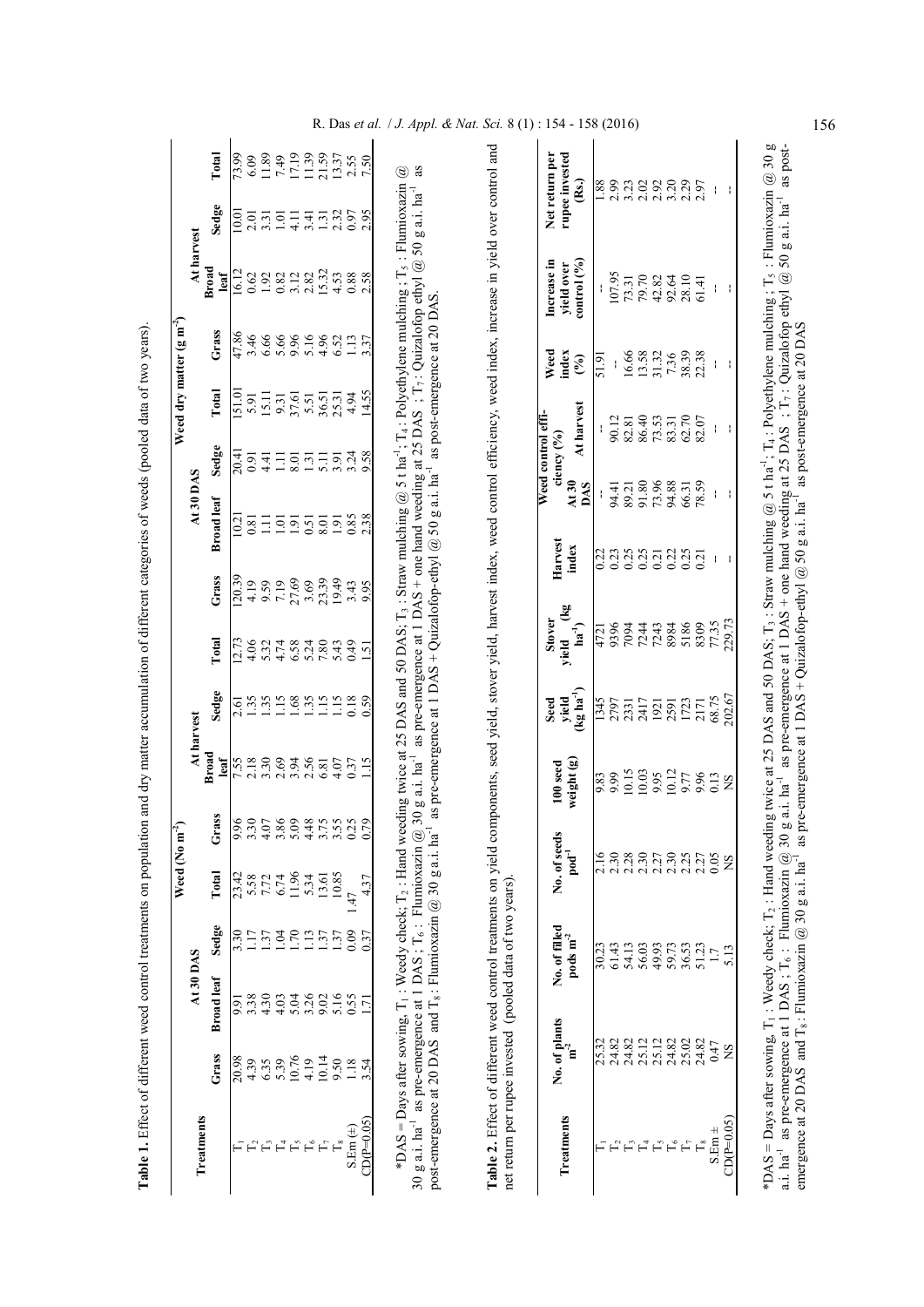in weedy check  $(T_1)$  and the rest treatments were significantly lower than weedy check (Table1).The most efficient treatments with respect to total weed dry weight were  $T_2$ ,  $T_4$  and  $T_6$ , closely followed by  $T_3$  and  $T_8$ .

Yield and yield attributes: No any significant variation was noticed with respect to number of plants  $m<sup>-2</sup>$ . Plant density was almost uniform in all the treatments. The lowest number of filled pods  $plant^{-1}$  was recorded in weedy check treatment  $(T_1)$  and all other treatments noticed significantly higher number over control. The highest number was observed in hand weeded twice plot  $(T_2)$ , which was statistically at par with  $T_6$ . The highest number of pods plant<sup>-1</sup> of soybean with hand weeding treatment was similarly reported by Kumar *et al*., 2001 and Halvankar *et al*., 2005. Number of seeds pod<sup>-1</sup> did not vary significantly, however treatment  $T_2$ ,  $T_4$  and  $T_6$  recorded the highest and  $T_1$  provided the lowest number of seeds pod<sup>-1</sup> (Table2). No significant difference was recorded with respect to 100 seed weight in different weed control treatments (Table2). Kumar *et al*., (2001), however, reported increased seed weight with hand weeding twice. The lowest seed yield was obtained in weedy check plot (Table2), which was significantly lower than all other treatments. The reduction in seed yield due to severe weed competition at the critical crop growth period of soybean. Similar result were reported by earlier workers (Jha *et al*., 1983; Ilnicki and Horng, 1983). The highest seed yield was observed in twice hand weeded plots  $(T_2)$ , which was significantly higher than all other treatments. Kumar *et al*., 2001, Reddy *et al*., 2003, Halvankar *et al*., 2005 and Singh (2005) found that twice hand weeding at critical growth period favour the growth and ultimately enhance yield. It indicated that manual weeding was most efficient in controlling weeds and increasing seed yield of the crop. Hand weeding with nirani could uproot all the weeds between and within the rows of the crop, at the same time loosen the surface soil, which minimize the competition from weed for growth resources as well as provided favorable situation for growth of the crops without any residual toxic effect. Next highest yield was obtained in  $T<sub>6</sub>$ , which was not statistically superior to  $T_4$  (polyethylene mulching). Lowest stover yield was recorded in  $T_1$ , which was significantly lower than all other treatments and highest yield was recorded with hand weeded plot  $(T_2)$ , significantly superior to all other treatments. Among the treatments, straw mulch  $(T_3)$ , polyethylene mulch  $(T_4)$  and Quizalofop-ethyl  $(T<sub>7</sub>)$  recorded the highest harvest index (0.25), however,  $T_5$  or  $T_8$  provided the lowest value (0.21).

**Efficiency of different weed control treatments:**  Twice hand weeding treatment  $(T_2)$  controlled all types of weeds very effectively, and minimizes the weed competition. As a result, it recorded the highest number of filled pods plant<sup>-1</sup> and produced maximum seed yield  $(2797 \text{ kg ha}^{-1})$ , where the increase in yield over control was 107.95% (Table2). The highest seed yield in hand weeded plot was similarly reported by earlier workers (Reddy *et al*., 2003; Halvankar *et al*., 2005 and Patra *et al*., 2005). Flumioxazin and hand weeding combination  $(T_6)$  recorded the second highest number of filled pods plant<sup>-1</sup> as well as second highest seed yield of  $2591$  kg ha<sup>-1</sup> showing  $94.25\%$  increase in yield over control with lowest weed index (7.86). This treatment was efficient in increasing seed yield probably due to controlled germination of grass weeds due to pre-emergence application of Flumioxazin and the succeeding hand weeding operation which controlled all types of weeds. Productivity of polyethylene mulch  $(T_4)$  was followed by earlier treatments  $(T_2$  and  $T_6)$  due to its high weed control efficiency (92.03% at harvest) and low weed index (14.16%) with moisture conservation for the dry period and increasing soil temperature. Polyethylene mulch was effective in suppressing weed, increasing soil temperature (by  $6^{\circ}$ C and  $4^{\circ}$ C at 5 cm and 10 cm soil depth, respectively) and preventing soil moisture evaporation (Ramkrishna *et al*., 2006). Straw mulching  $(T_3)$  was also effective in controlling weeds and probably had the extra advantage of conserving moisture and providing aeration to soil. In this way, this treatment recorded higher number of filled pods plant<sup>-1</sup> and seed yield of 2331 kg ha<sup>-1</sup> with low weed index of 16.66%. Patra *et al*., 2005; Idapuganti *et al*., 2006 and Ramkrishna *et al*.*,*2006 observed that straw mulch prevent weed germination and growth besides conserving some soil moisture. Herbicide combination treatment  $(T_8)$  was more efficient in producing seed yield through recording higher number of filled pods plant<sup>-1</sup> than when they were applied singly and Quizalofop-ethyl alone  $(T_7)$  was least effective in this respect (Table2).

**Economic evaluations:** Lower values of net return per rupee investment were recorded in weedy check (1.88) due to low productivity and in polyethylene mulch treatment (2.02) due to high cost of treatment (mulching materials). Net return per rupee invested was higher in twice hand weeding (2.99) due to high productivity and in combination of two herbicides (2.97) mainly due to low cost of treatment. Straw mulch  $(T_3)$  recorded the highest value (3.23) of net return per rupee invested though it produced lesser seed yield than that of twice hand weeding  $(T_2)$ , combination of Flumioxazin and hand weeding  $(T_6)$  and polyethylene mulching  $(T_4)$  only due to the advantage of low treatment cost and there is a great scope to marginal farmers to earn more with this low investment eco-friendly practice. The straw could be incorporated into the soil for improving soil health and sustaining agricultural production. Combination of Flumioxazin and hand weeding  $(T_6)$  was equally effective as the earlier treatment  $(T_3)$  in terms of net return per rupee investment (3.20) by recording higher production as well as higher cost of cultivation as some investment was required here for labourers (for one hand weeding) but there was no plant toxicity due to low dose of herbicide.